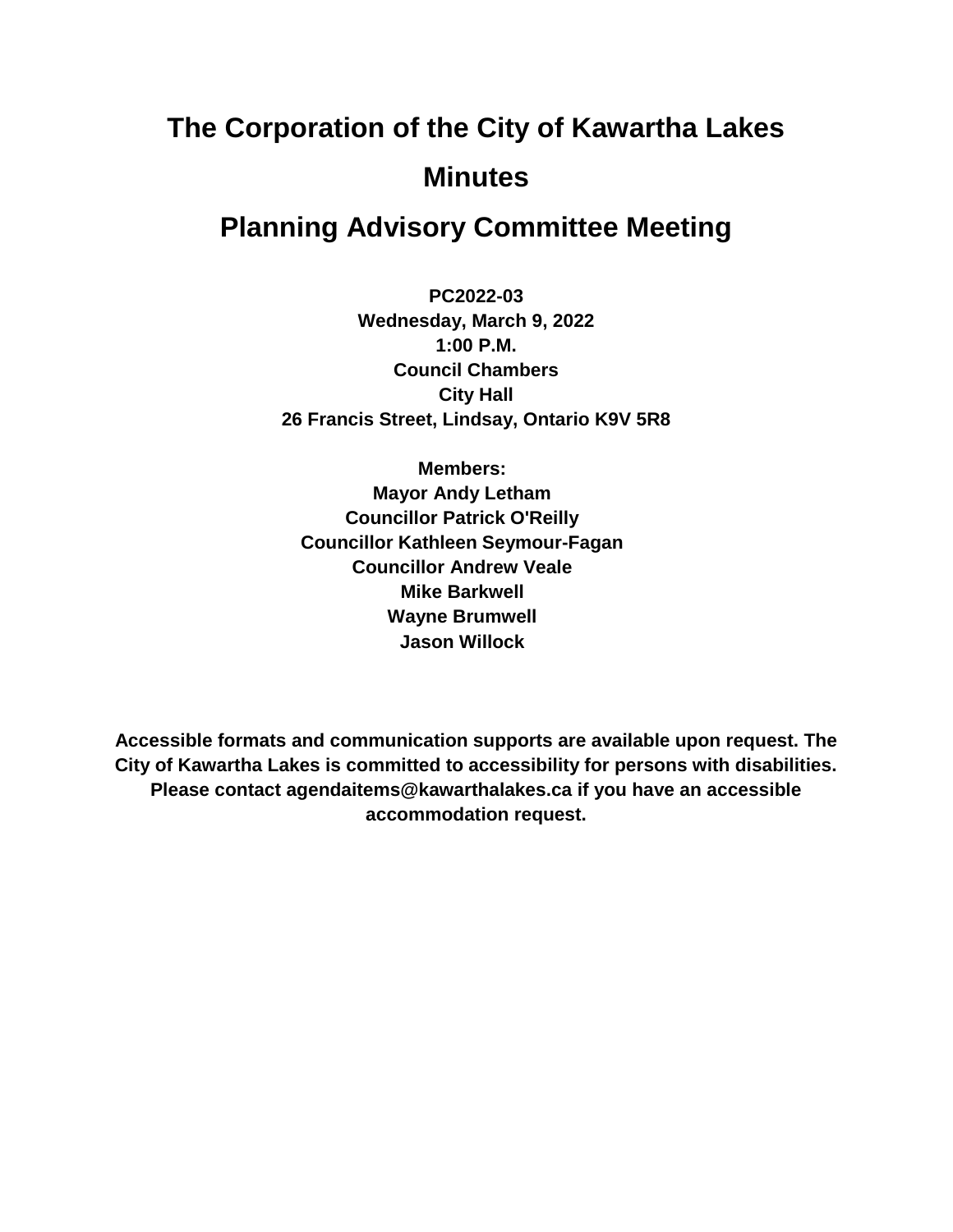#### **1. Call to Order and Adoption of Agenda**

Chairperson Councillor A. Veale called the meeting to order at 1:02 p.m. Mayor A. Letham, Deputy Mayor P. O'Reilly, Councillors K. Seymour-Fagan, and Committee Members M. Barkwell and J. Willock were in attendance.

Deputy Clerk and Recording Secretary J. Watts, Director of Development Services R. Holy, Supervisor of Development Engineering C. Sisson, Planning Officer - Large Developments I., Walker, and Planners II J. Derworiz, D. Harding, M. LaHay and K. Stainton were also in attendance.

Absent: W. Brumwell

The Chair opened the meeting and introduced Planning Advisory Committee and the members of staff present.

**PAC2022-013 Moved By** Councillor Seymour-Fagan **Seconded By** Mayor Letham

**That** the amended agenda be adopted as circulated.

#### **Carried**

#### **2. Declarations of Pecuniary Interest**

There were no declarations of pecuniary interest disclosed.

#### **3. Public Meeting Reports**

The Chair stated that, as required under the Planning Act, a public meeting is being held prior to the City of Kawartha Lakes Council making decisions on the following planning matters.

#### 3.1 PLAN2022-001

**Town of Lindsay Official Plan Amendment and Zoning By-law Amendment for 69-71 Lindsay Street South, Lindsay - 1782031 Ontario Limited** Jonathan Derworiz, Planner II

#### 3.1.1 Public Meeting

The Chair requested staff to advise on the manner of giving notice for the proposed Official Plan and Zoning By-law Amendments. He also asked staff to briefly describe the proposal and summarize the correspondence, if any, received to date.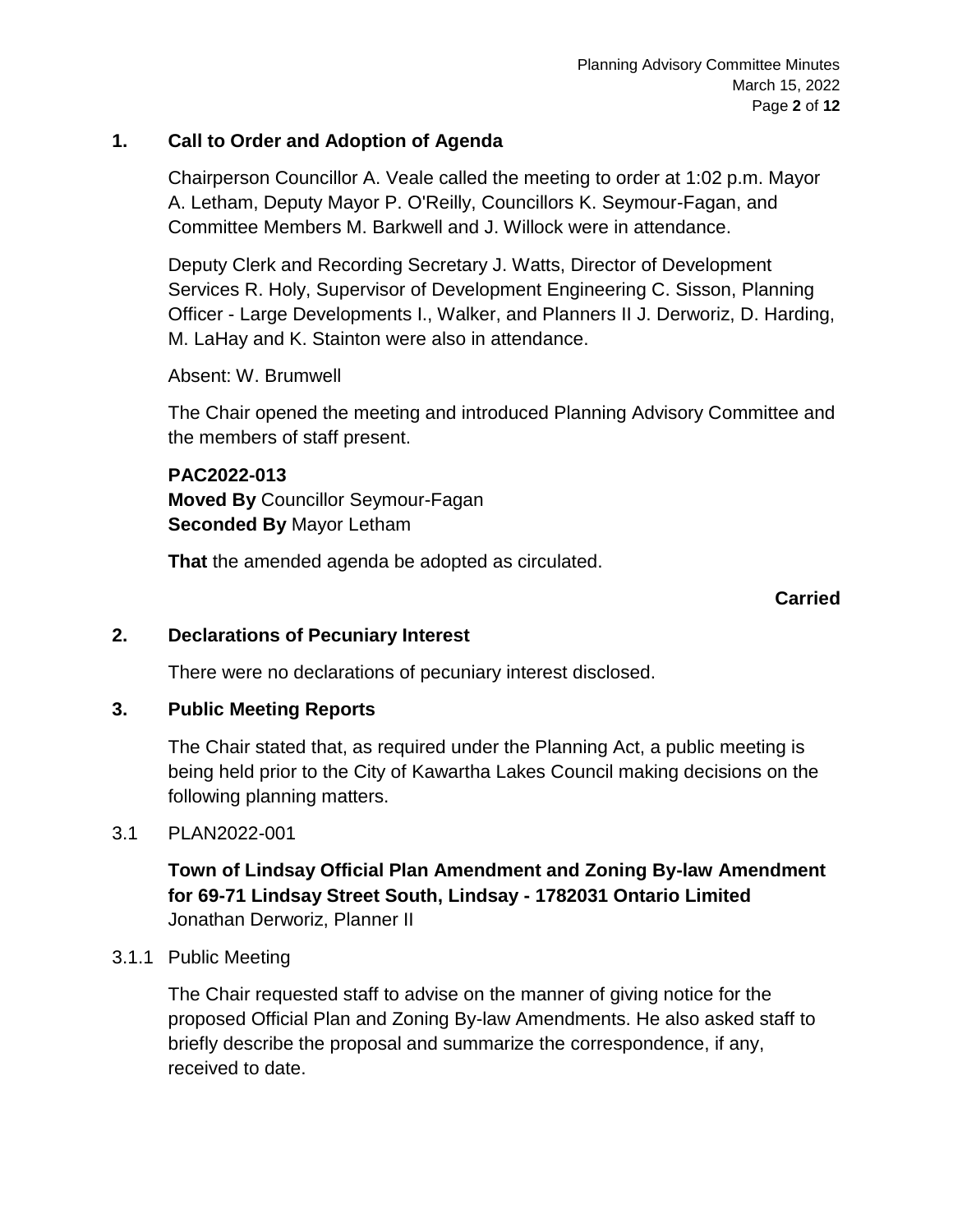Mr. Derworiz confirmed that the required notice was given in accordance with the Planning Act and circulated to each owner of land within 120 metres, and that a sign was posted on the subject property. He summarized the application, explaining that it proposes to amend the current Local Commercial Exception Seven (LC-S7) Zone to facilitate redevelopment of the subject site. This lot recently merged with the lot to the east that was previously identified as 3 Melbourne Street West, which is also zoned LC-S7. A new automatic car wash, restaurant with drive-thru, convenience store and gas bar are proposed following demolishing of the existing commercial building and manual car wash. To accommodate the redevelopment and apply necessary zone provisions, the applicant is proposing an amendment to the Town of Lindsay Official Plan and amend the LC-S7 Zone. Consistency with the Provincial Policy Statement, conforms to the Growth Plan for the Greater Golden Horseshoe and the Town of Lindsay Official Plan will be determined upon a full review of the application. Mr. Deworiz summarized the comments received to date, as detailed in his report, noting that subsequent to the writing of the report additional correspondence in opposition to the application were received from the following individuals:

- Angela Truax
- Robert and Krista Murray
- Brad and Diann Tamlin: and
- Tejas Shah (including a petition containing 91 valid signatures in opposition to the application)

A summary of the comments received included:

- requests for pollution, privacy, light, and noise barriers between the property and neighbouring residences
- concerns about the layout of the drive-thru lanes including an entrance from Melbourne Street
- the current number of fueling facilities along Lindsay Street
- safety and traffic concerns with potential for increased traffic flow
- alternative development options for the lot (including affordable housing or professional services)

Staff are recommending that the application be referred back to staff for review until review of the Transportation Study is complete and comments from the public have been addressed. He responded to questions from Committee members.

The Chair inquired if the applicant wished to speak to the application.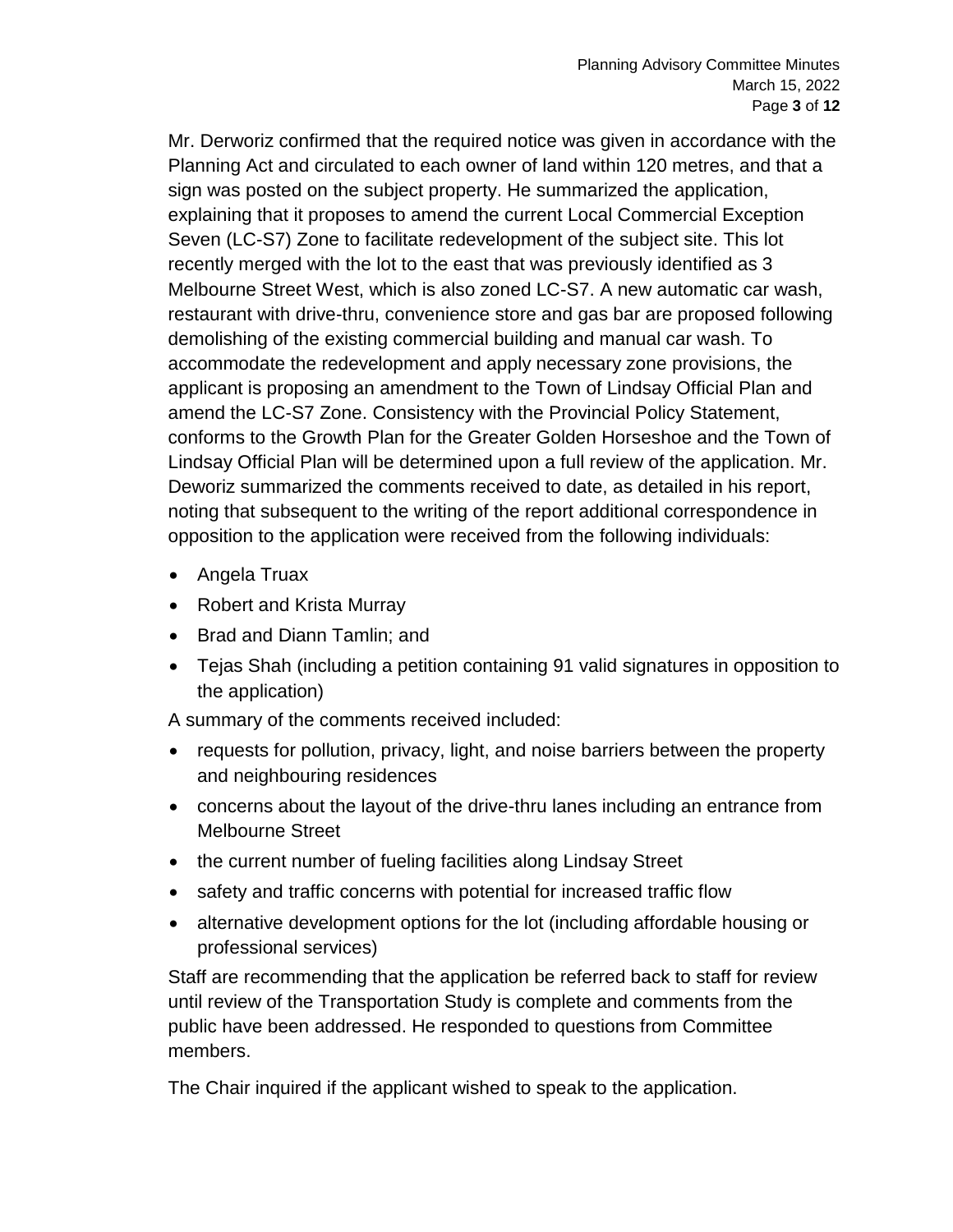Greg Taras of Urban and Environmental Management Inc. spoke on behalf of the applicant and stated that they would like to add nothing further at this time so that they can listen to the public comments provided today.

The Chair inquired if anyone wished to speak to the application.

Brad and Diann Tamlin spoke in opposition to the application and provided a summary of their correspondence by presenting concerns with light, noise, environmental and idling pollution that two drive-thru lanes could create. They also noted concerns with the layout of the proposed entrance on Melbourne Street, and noted the fact that Melbourne Street in the area has a no-parking designation.

Robert and Krista Murray spoke in opposition to the application and provided a summary of their correspondence and expressed concerns with the existing number of gas stations in the area, light noise and environmental pollution from drive-thru lanes, and the proposed number of different uses on the property. He also noted safety concerns as the local sidewalks are used for children walking to nearby schools, and overall were seeking to see some concessions on the proposed plan.

Tejas Shah spoke in opposition to the application and provided a summary of their correspondence and petition and noted further concerns with the existing number of gas stations along Lindsay Street, existing problems with drive-thru lanes on Lindsay Street, and the narrow and congested streets of Lindsay and Melbourne Streets. He further noted concerns with the application's proposed drive-thru entrances off Melbourne Street, delivery truck parking locations, the number of proposed uses on the lot, and noise and queuing concerns for the car wash. In summary he proposed alternative uses for the lot including affordable housing which he believed could enrich the community.

No other persons spoke to the application.

3.1.2 Business Arising from the Public Meeting

#### **PAC2022-014**

**Moved By** Mayor Letham **Seconded By** Councillor O'Reilly

**That** Report PLAN2022-001, **Town of Lindsay Official Plan Amendment and Zoning By-law Amendment for 69-71 Lindsay Street South, Lindsay**, be received for information; and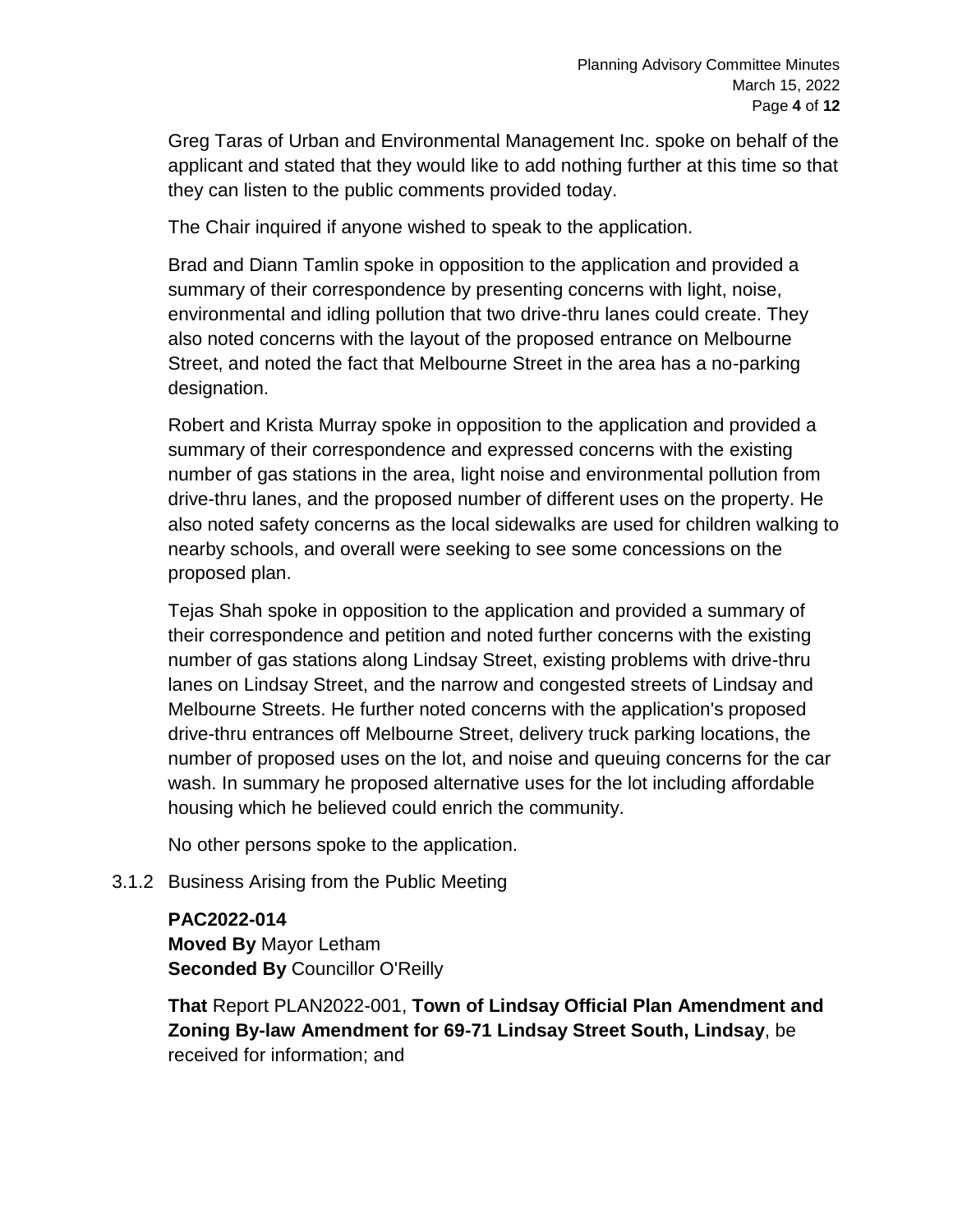**That** Report PLAN2022-001, **Town of Lindsay Official Plan Amendment and Zoning By-law Amendment for 69-71 Lindsay Street South, Lindsay,** be referred back to staff for processing until review of the technical studies has been completed.

**Carried**

#### 3.2 PLAN2022-013

## **Amend the Lindsay Zoning By-law 2000-75 at 30 Logie Street, Lindsay – Women's Resources of Kawartha Lakes**

Richard Holy, Director of Development Services

#### 3.2.1 Public Meeting

The Chair requested staff to advise on the manner of giving notice for the proposed Zoning By-law Amendment. He also asked staff to briefly describe the proposal and summarize the correspondence, if any, received to date.

Mr. Holy confirmed that the required notice was given in accordance with the Planning Act and circulated to each owner of land within 120 metres, and that a sign was posted on the subject property. He summarized the application, explaining that it proposes to change the zoning category from the Residential One (R1) Zone to the Residential Multiple Two Special Twenty-Three (RM2-S23) Zone to permit the conversion and adaptive reuse of the existing building from a former place of worship to an apartment building limiting the number of apartment units to six (6). The application is consistent with the Provincial Policy Statement, conforms to the Growth Plan for the Greater Golden Horseshoe and the Town of Lindsay Official Plan. Mr. Holy summarized the comments received to date, as detailed in his report, noting that subsequent to the writing of the report additional comments were received from members of the public with concerns about lighting, traffic, and noise that could be dealt with through the site plan approval process. Staff are recommending that the application be referred to Council for approval. He responded to questions from Committee members.

The Chair inquired if the applicant wished to speak to the application.

Tim Welch of TWC Consulting and Kent Randall of EcoVue Consulting spoke as the applicant, and Mr. Welch thanked Mr. Holy for his thorough overview. He stated that an open house was held on February 24th and they received some concerns and some positive feedback. He further noted that this application will help provide affordable housing for the community, and that the zoning will assist with leveraging some significant federal investments for the project. Mr. Randall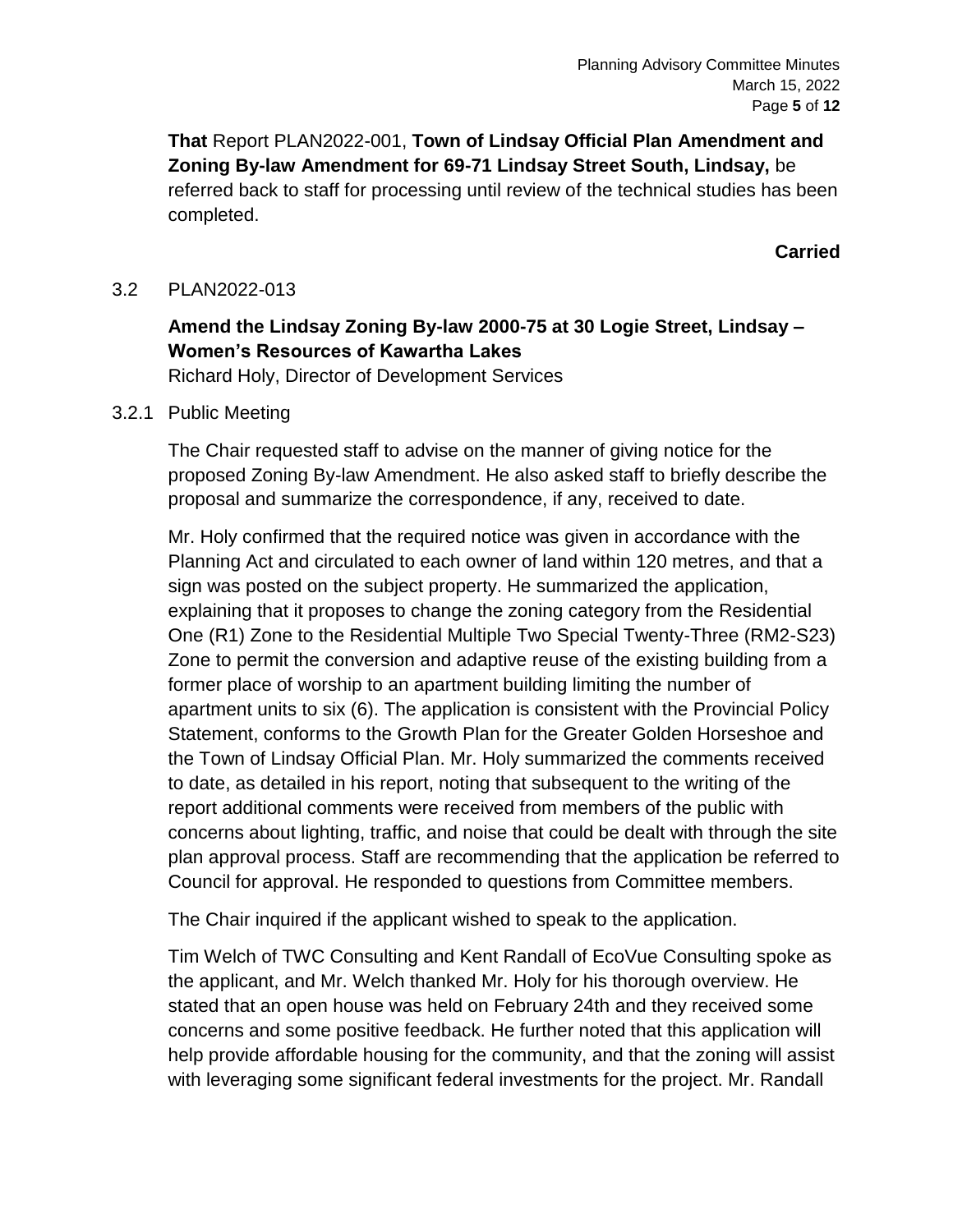stated that the holding provision of the zoning by-law would allow for any concerns to be addressed before the removal of that provision.

The Chair inquired if anyone wished to speak to the application.

No other persons spoke to the application.

#### 3.2.2 Business Arising from the Public Meeting

**PAC2022-015 Moved By** Councillor O'Reilly **Seconded By** J. Willock

**That** Report PLAN2022-013, **Part of Park Lots 10 and 11, Plan 15P, former Town of Lindsay, Women's Resources of Kawartha Lakes – Application D06-2022-004,** be received;

**That** provided that no substantial public concerns are raised at the public meeting, the Zoning By-law Amendment, substantially in the form attached as Appendix C to Report PLAN2022-013, be referred to Council for approval and adoption; and

**That** the Mayor and Clerk be authorized to execute any documents required by the approval of this application.

#### **Carried**

3.3 PLAN2022-016

**Amend the Emily By-law 1996-30 at 67 Valley Road – R.H.S. Farms Inc.** Kent Stainton, Planner II

#### 3.3.1 Public Meeting

The Chair requested staff to advise on the manner of giving notice for the proposed Zoning By-law Amendment. He also asked staff to briefly describe the proposal and summarize the correspondence, if any, received to date.

Mr. Stainton confirmed that the required notice was given in accordance with the Planning Act and circulated to each owner of land within 500 metres, and that a sign was posted on the subject property. He summarized the application, explaining that it proposes to sever a farmhouse on approximately 0.94 hectares of land deemed surplus to the needs of the farming operation, resulting in the consolidation of approximately 122.63 hectares of retained agricultural land with a non-abutting agricultural lot. As a condition of provisional consent, the retained agricultural land is to be rezoned to prohibit residential use. The application is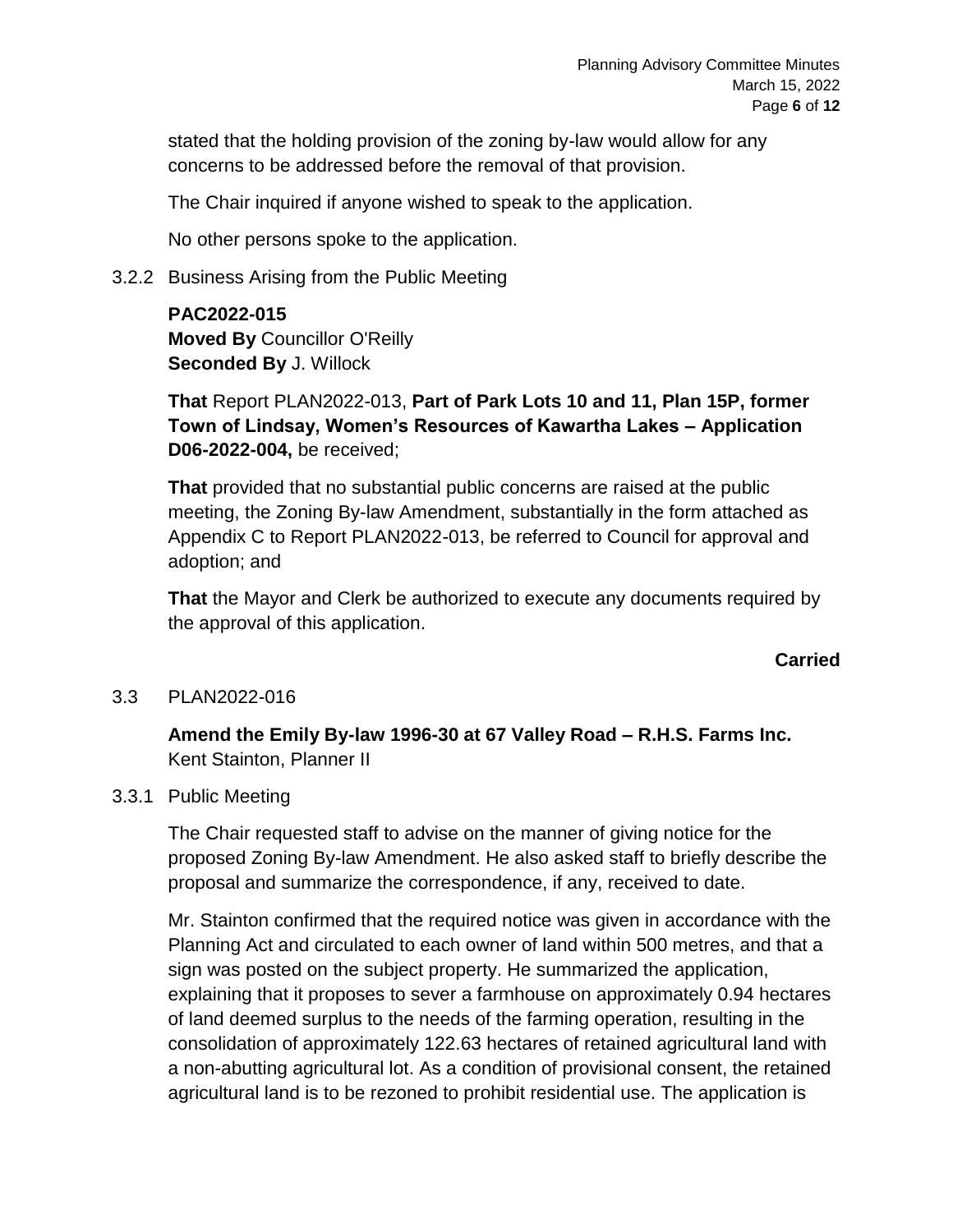consistent with the Provincial Policy Statement, conforms to the Growth Plan for the Greater Golden Horseshoe and the Kawartha Lakes Official Plan. Mr. Stainton summarized the comments received to date, as detailed in his report, noting that subsequent to the writing of the report additional comments were received from the City's Agriculture Economic Development Officer with no concerns. Staff are recommending that the application be referred to Council for approval.

The Chair inquired if the applicant wished to speak to the application.

Doug Carroll spoke as the applicant and stated that he had nothing further to add to the staff recommendation or the report.

The Chair inquired if anyone wished to speak to the application.

No other persons spoke to the application.

3.3.2 Business Arising from the Public Meeting

#### **PAC2022-016**

**Moved By** Councillor O'Reilly **Seconded By** J. Willock

**That** Report PLAN2022-016, **Amend the Emily By-law 1996-30 at 67 Valley Road – R.H.S Farms Inc.**, be received;

**That** a Zoning By-law, respecting application D06-2022-001, substantially in the form attached as Appendix 'D' to Report PLAN 2022-016 be approved for adoption by Council; and

**That** the Mayor and Clerk be authorized to execute any documents and agreements required by the approval of this application.

#### **Carried**

#### 3.4 PLAN2022-017

## **Amend the Manvers Zoning By-law 87-06 at 288 Bethany Hills Road – Youngfield Farms Ltd.**

David Harding, Planner II

#### 3.4.1 Public Meeting

The Chair requested staff to advise on the manner of giving notice for the proposed Zoning By-law Amendment. He also asked staff to briefly describe the proposal and summarize the correspondence, if any, received to date.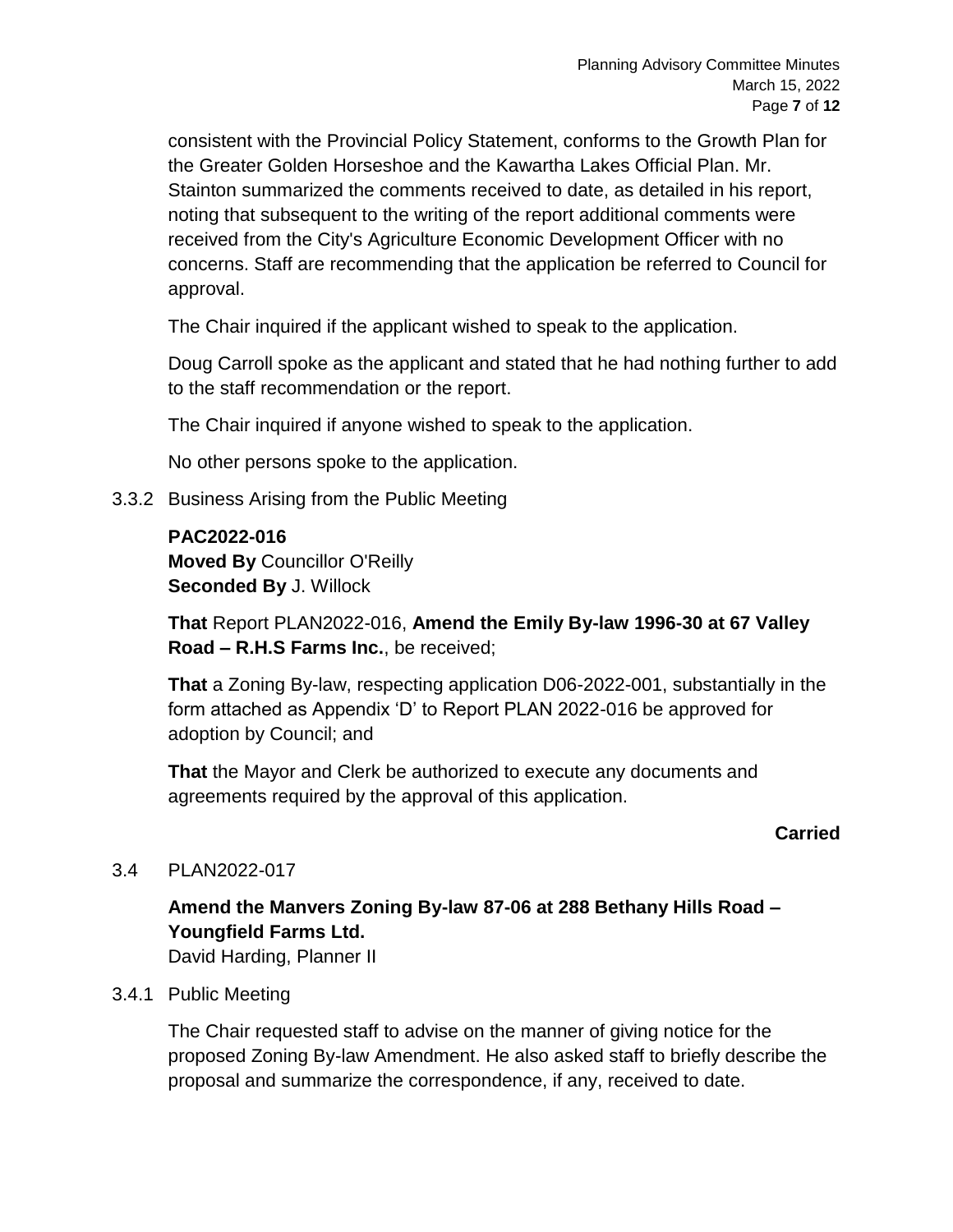Mr. Harding confirmed that the required notice was given in accordance with the Planning Act and circulated to each owner of land within 500 metres, and that a sign was posted on the subject property. He summarized the application, explaining that it proposes to sever a farmhouse on approximately 3.83 hectares of land deemed surplus to the needs of the farming operation because of the consolidation of farmland and consolidate approximately 55.67 hectares of retained agricultural land with a non-abutting agricultural lot. As a condition of provisional consent, the retained agricultural land is to be rezoned to prohibit residential use, and recognize existing building placement. The severed lands are being rezoned to permit residential use, and recognize the lot configuration. The application is consistent with the Provincial Policy Statement, conforms to the Growth Plan for the Greater Golden Horseshoe and the Kawartha Lakes Official Plan. Mr. Harding summarized the comments received to date, as detailed in his report, noting that subsequent to the writing of the report additional comments were received from Enbridge Gas and the City's Agriculture Economic Development Officer noting no concerns. Staff are recommending that the application be referred to Council for approval. He responded to questions from Committee members.

The Chair inquired if the applicant wished to speak to the application.

Kristen Soutar spoke on behalf of the owner, Youngfield Farms, and noted they have nothing further to add at this time.

The Chair inquired if anyone wished to speak to the application.

No other persons spoke to the application.

3.4.2 Business Arising from the Public Meeting

**PAC2022-017 Moved By** M. Barkwell **Seconded By** Mayor Letham

**That** Report PLAN2022-017, **Amend the Manvers Zoning By-law 87-06 at 288 Bethany Hills Road – Youngfield Farms Ltd.**, be received;

**That** a Zoning By-law, respecting application D06-2022-002, substantially in the form attached as Appendix 'D' to Report PLAN 2022-017 be approved for adoption by Council; and

**That** the Mayor and Clerk be authorized to execute any documents and agreements required by the approval of this application.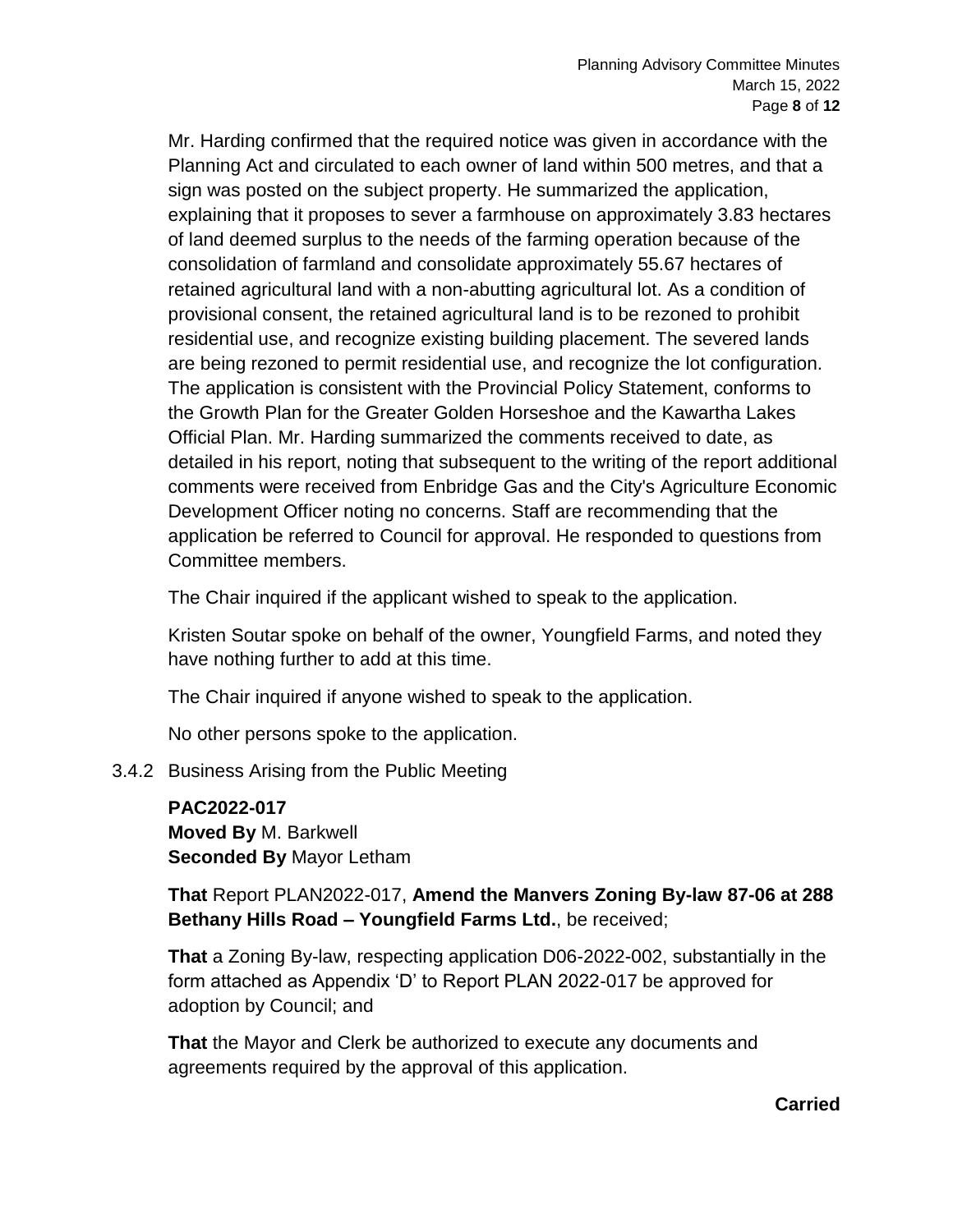The Public Meeting concluded at 2:01 p.m.

#### **4. Deputations**

J. Willock left Council Chambers at 2:01p.m. and returned at 2:04p.m.

4.1 PC2022-03.4.1

#### **Don Hughes Relating to Item 6.1 (Report PLAN2022-014 on the Agenda)**

Don Hughes spoke as a nearby resident to the application on Item 6.1 (Report PLAN2022-014), and presented several concerns to the revised proposal including:

- Changes to the proposed town-home designs are not consistent with the nearby homes and design style in the Bromont subdivision;
- Proposed homes will not have basements;
- That the farmhouse that was located on the property was noted for having cultural heritage value and now has been demolished; and
- Proximity of the three-storey homes to the neighbouring parkland.

#### **PAC2022-018**

**Moved By** Councillor O'Reilly **Seconded By** Councillor Seymour-Fagan

**That** the deputation of Don Hughes, regarding Item 6.1 (Report PLAN2022-014), be received.

#### **Carried**

#### 4.2 PC2022-03.4.2

## **Christine Halis, KLM Planning Partners Relating to Item 6.1 (Report PLAN2022-014 on the Agenda)**

Christine Halis, land use planner with KLM Planning Partners spoke on behalf of the applicant for Item 6.1 (being Report PLAN2022-014), and stated that this application would make efficient use of underutilized lands, and that they agree with the staff recommendations. She also noted that they agreed to the red-lined versions of the proposed Zoning By-law that the City would present. She responded to questions from the members of the committee.

**PAC2022-019 Moved By** Mayor Letham **Seconded By** M. Barkwell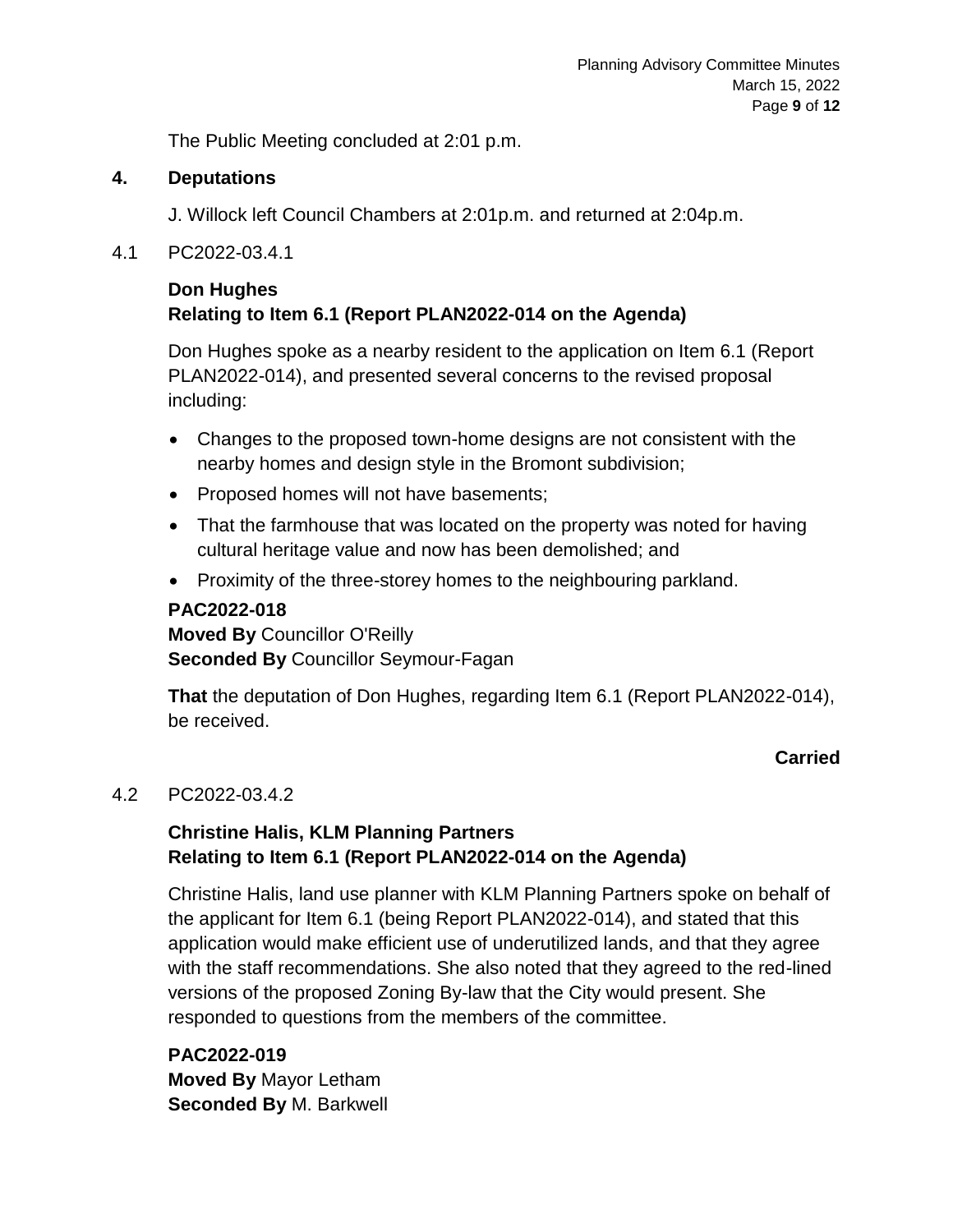**That** the deputation of Christine Halis, regarding Item 6.1 (Report PLAN2022- 014), be received.

**Carried**

#### **5. Correspondence**

#### **6. Regular and Returned Reports**

6.1 PLAN2022-014

## **Amend the Lindsay Official Plan and Zoning By-law 2000-75 together with a Draft Plan of Subdivision at 331 Logie Street, Lindsay - Lepha Properties Inc.**

Ian Walker, Planning Officer - Large Developments

Mr. Walker confirmed that a Public Meeting on this matter was held on February 10, 2021 in accordance with the Planning Act. He summarized the application, explaining that it proposes to permit a 45 unit, three-storey multiple attached dwelling development. The revised draft plan of subdivision will now consist of 3 blocks: 2 blocks for road widening along Logie Street to accommodate the existing sidewalk, and 1 block for the residential development. The future division of the multiple attached dwellings and their respective parcels of tied land (referred to as lots) will be completed by using the Part Lot Control provision of the Planning Act, which allows them to be sold separately without requiring consent applications to create each lot. In addition, the future development will also require submission of a site plan approval application and potentially a draft plan of condominium application. He further outlined a revised version of the zoning by-law and draft plan conditions and noted the proposed changes that differed from those circulated with the agenda. The application is consistent with the Provincial Policy Statement, conforms to the Growth Plan for the Greater Golden Horseshoe and the Town of Lindsay Official Plan. Mr. Walker summarized the comments received to date, as detailed in his report, noting that subsequent to the writing of the report additional comments were received from the following individuals:

- Tammy Lavigne-Tait;
- Don Hughes; and
- Ann Coyle

The comments circulated to the committee noted concerns with increased traffic, demolition of the former farmhouse, and the proposed design style of the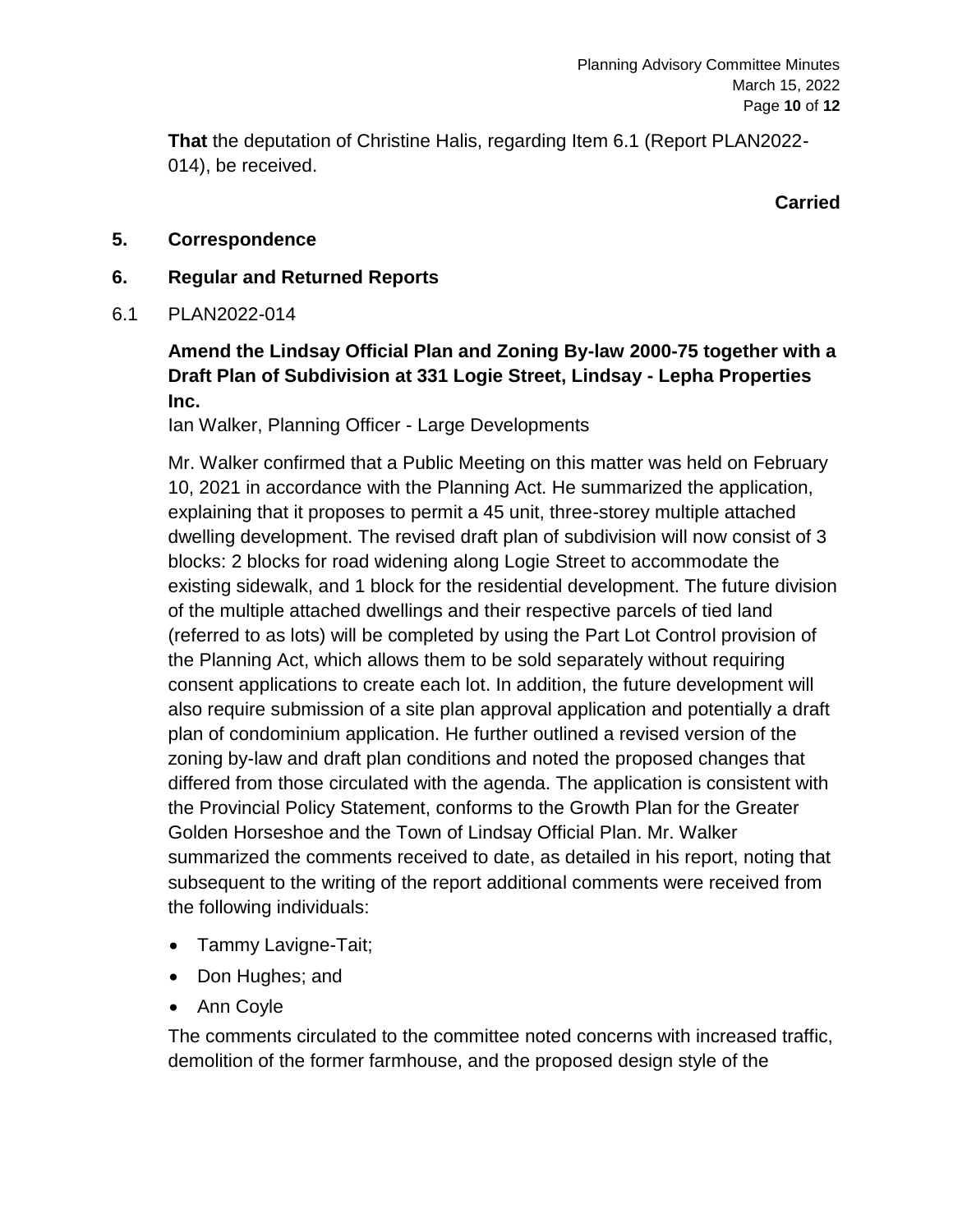townhomes. Staff are recommending that the applications be referred to Council for approval. He responded to questions from Committee members.

#### **PAC2022-020 Moved By** Mayor Letham **Seconded By** Councillor O'Reilly

**That** Report PLAN2022-014, **Part of Lot 18, Concession 6, Geographic Township of Ops, Lepha Properties Inc. and City of Kawartha Lakes – Applications D01-2021-001, D06-2021-001 and D05-2021-001**, be received;

**That** a By-law to implement the proposed Official Plan Amendment, substantially in the form attached as Appendix 'C' to Report PLAN2022-014, be referred to Council for adoption;

**That** the zoning by-law amendment, substantially in the form attached as Appendix D to Report PLAN2022-014 and as modified by staff and presented to Planning Advisory Committee on March 9, 2022, be referred to Council for approval and adoption;

**That** the Draft Plan of Subdivision (16T-21501), Application D05-2021-001, as shown on Appendix 'B' and the conditions substantially in the form attached as Appendix 'E' to Report PLAN2022-014 and as modified by staff and presented to Planning Advisory Committee on March 9, 2022, be referred to Council for approval and adoption;

**That** in accordance with Section 34(17) of the Planning Act, Council having considered the changes to the proposed Zoning By-law Amendment deems no further public notice to be necessary; and

**That** the Mayor and Clerk be authorized to execute any documents required by the approval of these applications.

## **Carried**

#### 6.2 PLAN2022-018

## **Amend the City of Kawartha Lakes Official Plan and Township of Ops Zoning By-law 93-30 at 1082 Lilac Road - Martin** Mark LaHay, Planner II

Mr. LaHay confirmed that a Public Meeting on this matter was held on January 12, 2022 in accordance with the Planning Act. He summarized the application, explaining that it proposes to amend the Prime Agricultural designation with a site specific policy to permit a meeting house and to amend the Agricultural